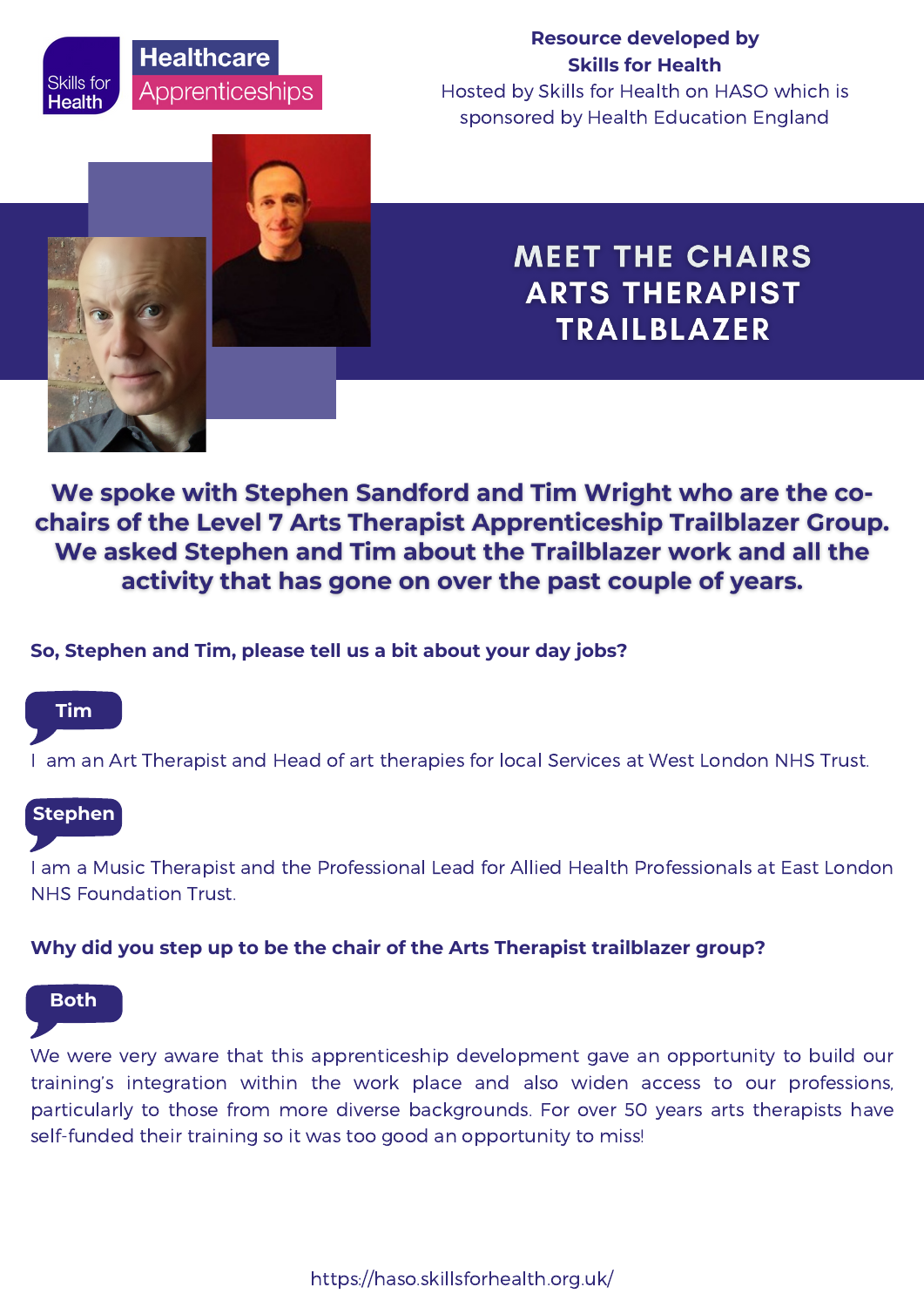"Apprenticeships open up possibilities for those who are unable to self-fund to train and develop their routes into our professions."

#### **Who was involved in the group?**

### **Both**

Arts Therapists work in a really wide range of settings so we had the challenge of ensuring the breadth and depth of these sectors were represented. In the end we had arts therapies leads and staff from NHS trusts, charities that employ arts therapists, private sector organisations and social enterprises. We also had range of representatives from Masters Degree level training courses across Art Therapy, Music Therapy and Dramatherapy.

#### **Looking back, what were the challenges?**

## **Both**

Ensuring that everyone had a voice and the process was as open and transparent as possible was key.

"There were many myths (and there still are) out there around how apprenticeships might work."

It was important to ensure that the high training standards that the Health and Care Professions Council (our regulator) require were assured and built on to support future workforce development. Going back to the drawing board to re-think the criteria for what an arts therapist does in terms of the knowledge, skills and behaviours was a very stimulating challenge. It gave everyone a chance to reflect on the essence of what makes arts therapies helpful and effective for service users across the life span.

Arranging mutually convenient meeting times and getting attendance could be a challenge with such a large group, especially during the period when we were working intensely on the standard and the end point assessment. Conference calls and Skype were helpful with this alongside the careful oversight and support from Skills for Health guiding us in our learning and the process.

#### **And what achievements are you most proud of?**

#### **Both**

The trailblazer group was able to work creatively on all aspects of the apprenticeship. This standard is one of the few level 7 standards so far so we were breaking new ground for apprenticeships at postgraduate level!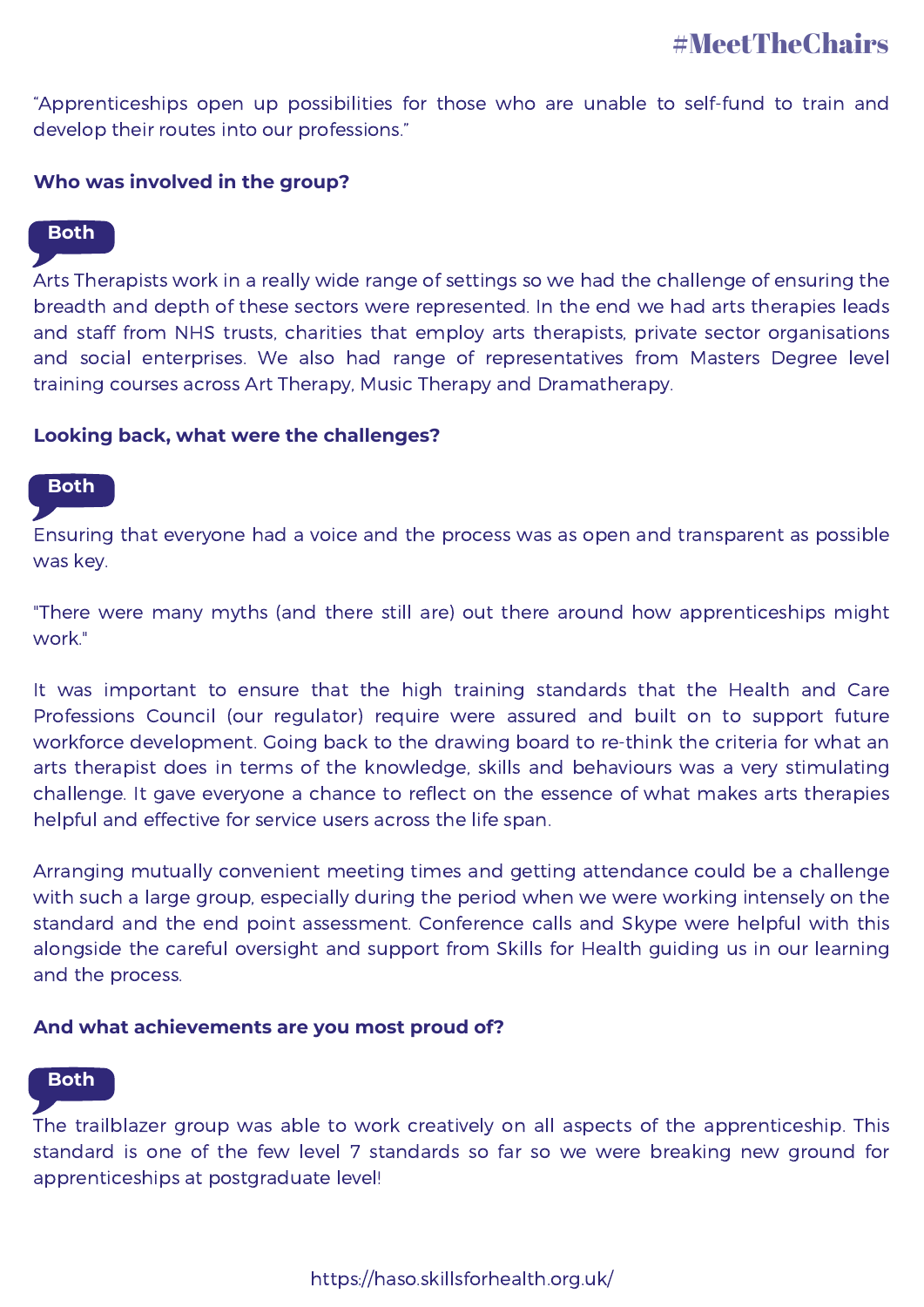#### **Do you have any tips for other Trailblazer chairs?**

## **Both**

Don't underestimate the time it might take to get everyone together and on the same page and the energy and leadership needed to support working towards collaboration - this takes time to nurture and foster

#### **As organisations implement the standards, what challenges do you foresee?**

#### **Both**

Ensuring there is a steady pipeline of apprentices coming through the workforce across settings and not just in the NHS. We are engaged in the wider Allied Health Professions procurement being supported by Health Education England to ensure that implementation is as smooth and simple as possible.

"It's vital that arts therapists as a smaller profession have a voice in workforce development in line with, for example, the NHS Long Term Plan."

#### **Do you have any top tips for employers considering implementing these apprenticeships?**

#### **Both**

We'd encourage employers who may not have had arts therapists working within their workforce skill mix to see this standard as a new opportunity to fund training for any prospective arts therapist apprentices including those staff within their organisations.

"Through arts therapist apprenticeships employers can widen their portfolio of therapies provision and access for service users who can benefit from creative arts therapies."

The national Arts Therapies professional bodies were integral to supporting the apprenticeship standard development and trailblazer. They have always been a key source of advice and guidance to help new employers with considerations around workforce development across the wide range of areas arts therapists work:

#### **Art Therapy**

The British Association for Art Therapists: www.baat.org

#### **Dramatherapy**

The British Association of Dramatherapists: www.badth.org.uk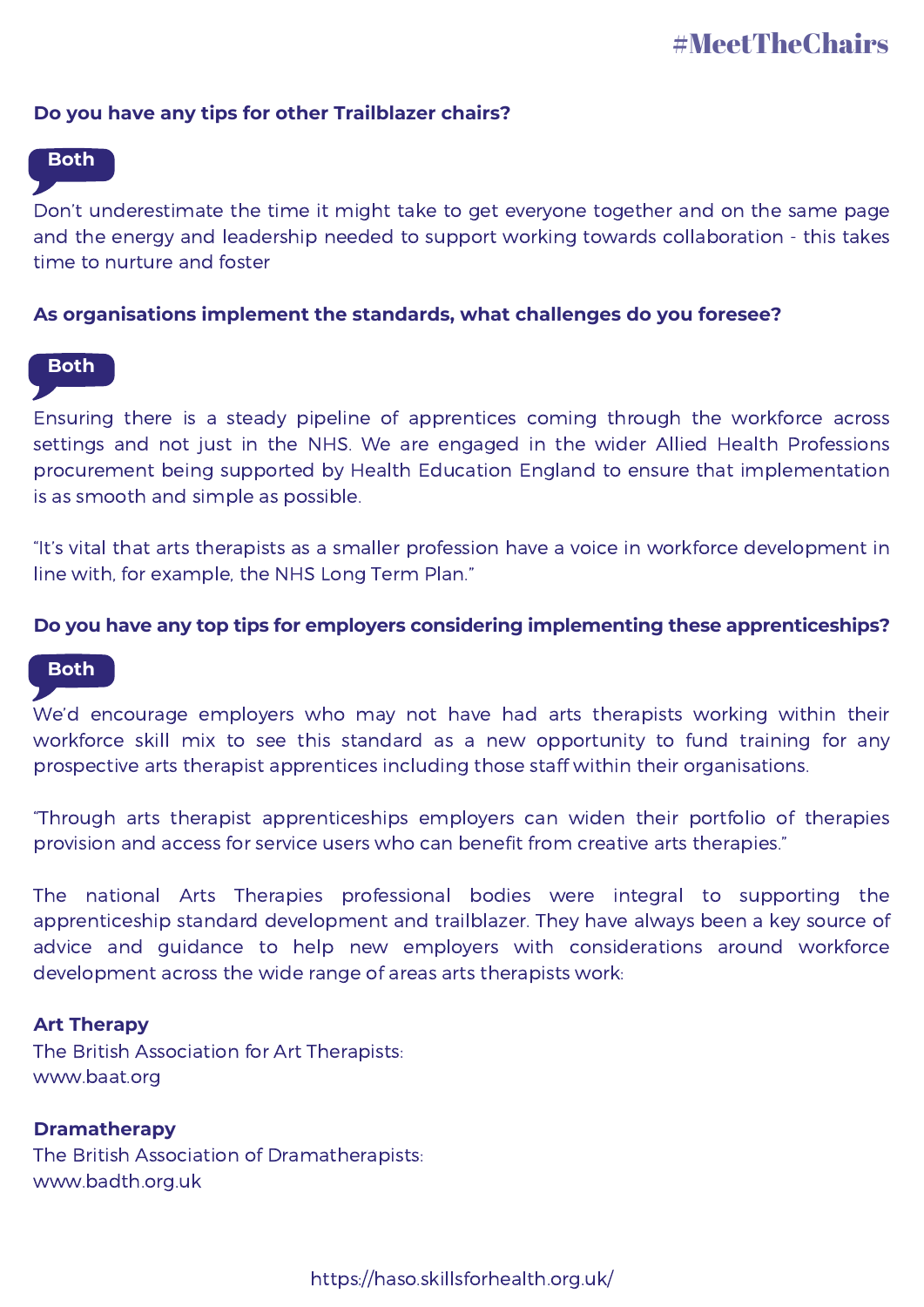**Music Therapy** The British Association for Music Therapy: www.bamt.org

## **What is your organisation's approach to apprenticeships?**

#### **Both**

This is new territory for the arts therapies! What we know currently from within our own NHS trusts is that priority is often being given to professions where recruitment is challenging, especially nursing roles. But opportunities exist and arts therapies need to link in with their local apprentice leads to develop their roles.

"Moving forward we are keen to explore ways that Arts Therapist apprenticeships can offer opportunities to widen and develop new roles within the workplace. We know that there is much scope for Arts Therapists to engage in health prevention, mental health and integration with physical and population health."

## **Which providers and EPAOs are you partnering with for the Arts Therapist apprenticeship?**

#### **Both**

This is a work in progress, but we hope our existing university training course partners who supported the development of the end point assessment and were integral to the trailblazer will be involved in this new opportunity.

## **What steps have you taken so far to move towards setting up the Arts Therapist apprenticeship?**

#### **Both**

Sharing information including with training course partners, email communication with arts therapies leads in the NHS and working on getting communications out through our professional bodies.

#### **What are your potential apprentice numbers looking like?**

## **Both**

Scoping of the numbers is currently being done nationally with the support of Health Education England in line with Allied Health Professions apprenticeship procurement.

https://haso.skillsforhealth.org.uk/